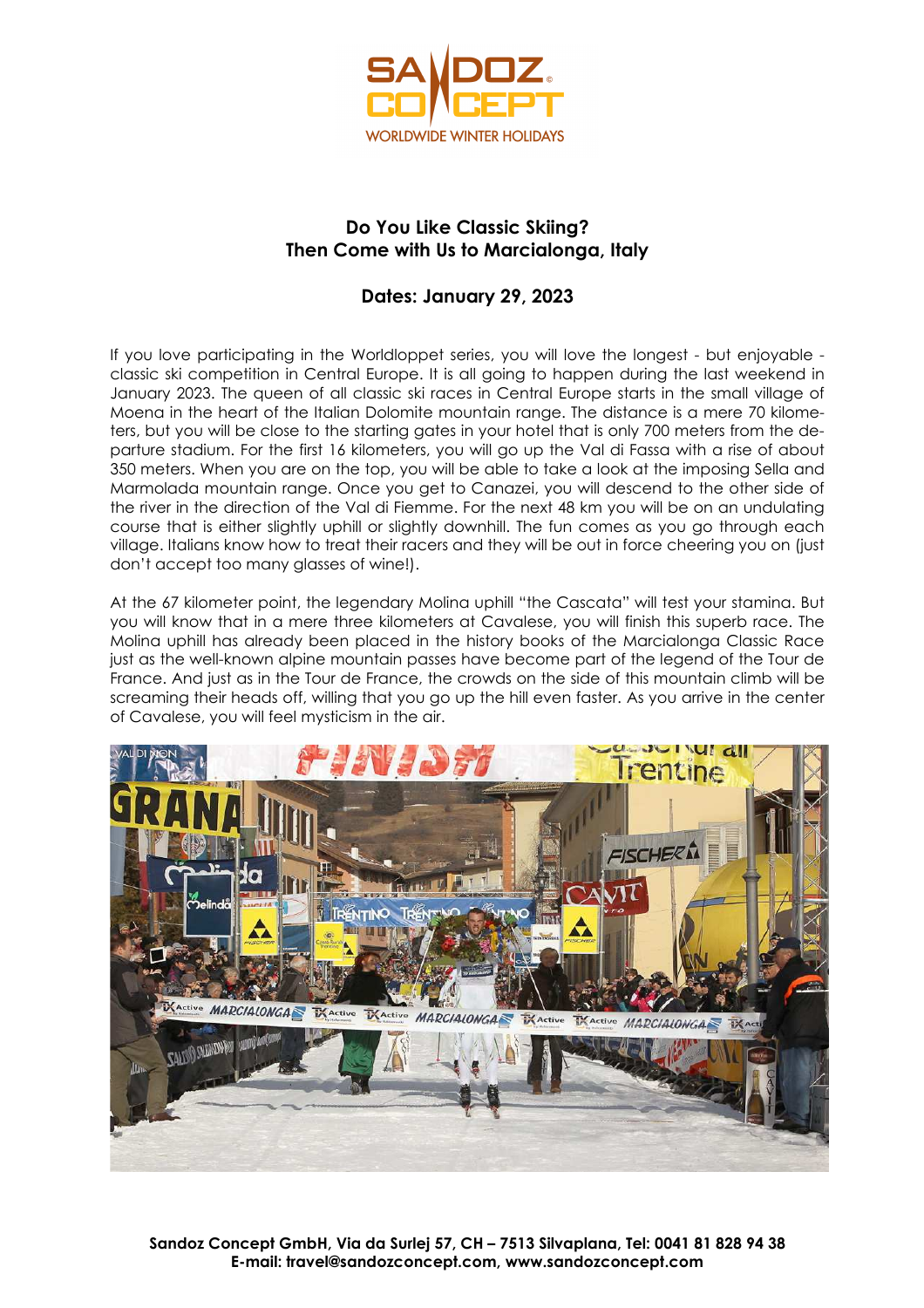

### **Here is How it is Going to Happen—Day-By-Day**

You Will Be Staying in the Hotel Stella Alpina in Moena and it is situated less than 700 meters from the race start, which will occur on Sunday morning. You can either walk there or ski there in a couple of minutes. The Stella Alpina, is offering you the possibility of staying from Sunday to Sunday, or a total of seven days. The advice and help from Daniel Sandoz and Tanja Beumler will start at Wednesday. With every inscription, we guarantee you a starting place. You will have a racing number.

#### **Wednesday, January 25, 2023**

You can come any way you want to Moena. In the late afternoon, we will all get to know each other over cocktails and snacks. I will explain everything to you so you won't be in the dark about the racing conditions or the race itself.

#### **Thursday, January 26, 2023**

This day is going to start with a hearty breakfast at the hotel. Then I will take you to the departure area in the stadium at Canazei. You will discover not only the level of difficulty of parts of the course, but you will also want to try different kick waxes. We will ski back from Canazei via the race course tracks. Then you will take a lunch in one of the numerous restaurants in the village. At the end of the afternoon, you can either go to the wellness center or take your time exploring Moena village. Finally, dinner that evening followed by a meeting during which I will explain what is going to happen the next day.

#### **Friday, January 27, 2023**

Today we will ski in the direction of Molina di fiemme, which is the lowest point on the race course. Then we will have lunch somewhere in Cavalese before you go pick up your numbered bibs at Cavalese. During the afternoon you will be able to wax your skis again, go to the wellness center, and visit Moena. Dinner in the evening with yet another meeting about tomorrow.

Start of the "compact" programme for guests from Friday to Sunday, individual arrival at Hotel X-Alp in Pozza di Fassa. The collection of the starting numbers for these guests is done by the participants themselves.

#### **Saturday, January 28, 2023**

You can do whatever you want, but I suggest some short training or testing you skis. You should now think about seriously waxing your skis. If you want a professional to do that, you can pay for waxing, but you have to make a reservation. Just ask me. Sometime during dinner or afterwards, I will let you know how the actual race day is going to happen. Now is the time to eat and eat lots.

#### **Sunday, January 29, 2023 —At Last Race Day**

You will start the 70 kilometer race at 8:15 in the morning. You are responsible for getting to the starting stadium. There will be bus transfers after you finish in Cavalese. The small buses run every 30 minutes and they stop in every village. You can still use the wellness center if you want to take a shower after the race. Then it is time to leave and you are on your own.

#### -> individual extension on request

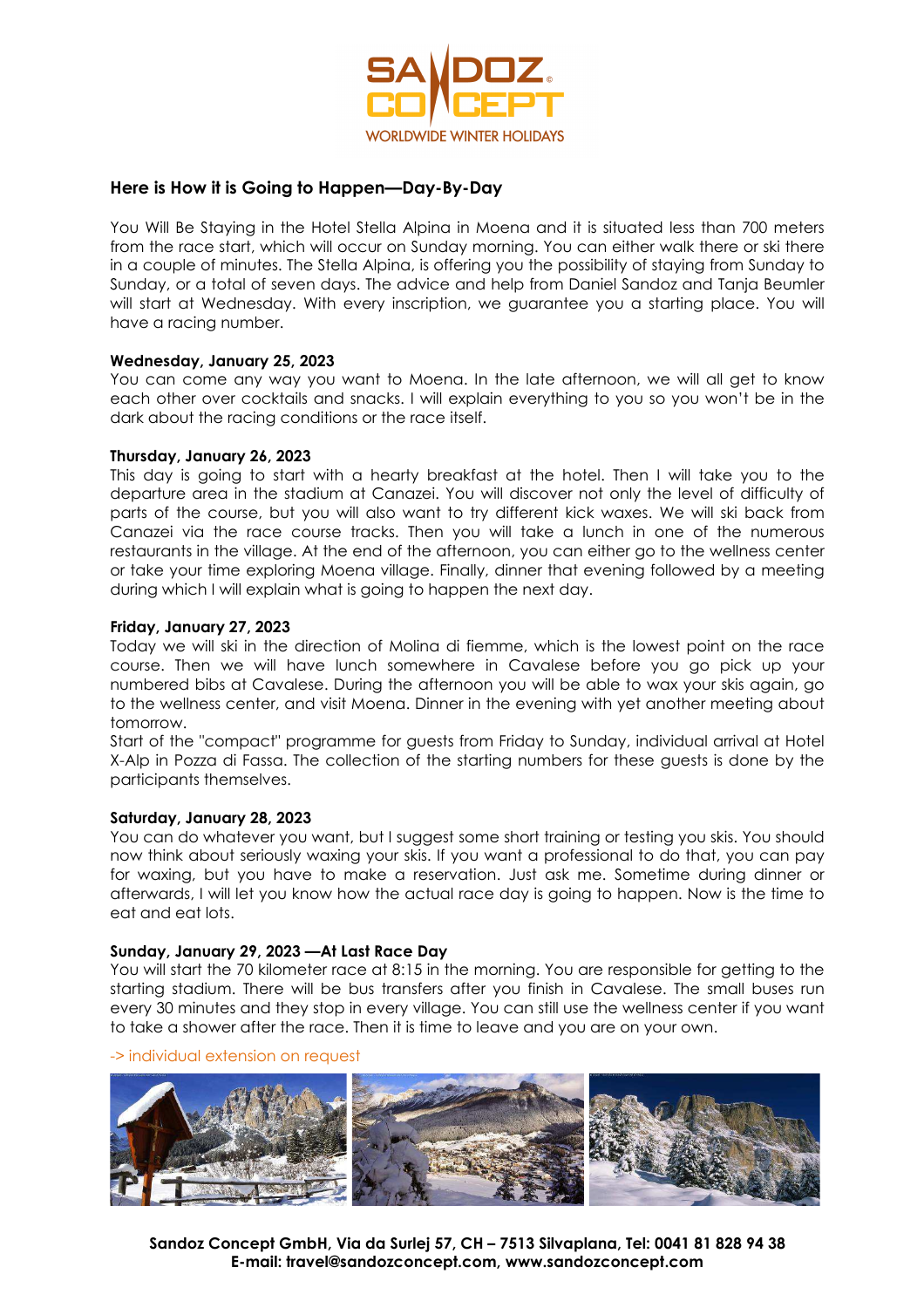

#### **Where Are You Going to Stay?**

#### **You Will Be Staying in the Hotel Stella Alpina, Moena for the 4 and 7 days trip**

Rated four stars, the Stella Alpina are located right in the center of the Moena village just minutes from the ski tracks. Every room has at least 25 square meters. The hotel are modern, but decorated in an alpine style, with wooden-based furniture, sofa, television, and of course Internet connection. There are a wellness center with a sauna and steam bath. Of course, all of you will have free use of these facilities. Finally, we will arrange to have a big wax room set up.





#### **You Will Be Staying in the X-Alp Hotel, for the 2 days trip**

This excellent 4-star hotel is located in **Pozza di Fassa** close to the Marcialonga route, about seven km from Moena. This is the best option if you can't leave home before the Friday afternoon or evening, or if you are looking for a lower budget option. It allows you to arrive in Moena on Friday night. The Saturday evening diner will take place at the hotel Stella Alpina next to the race meeting. We will let you know how the actual race day is going to happen.



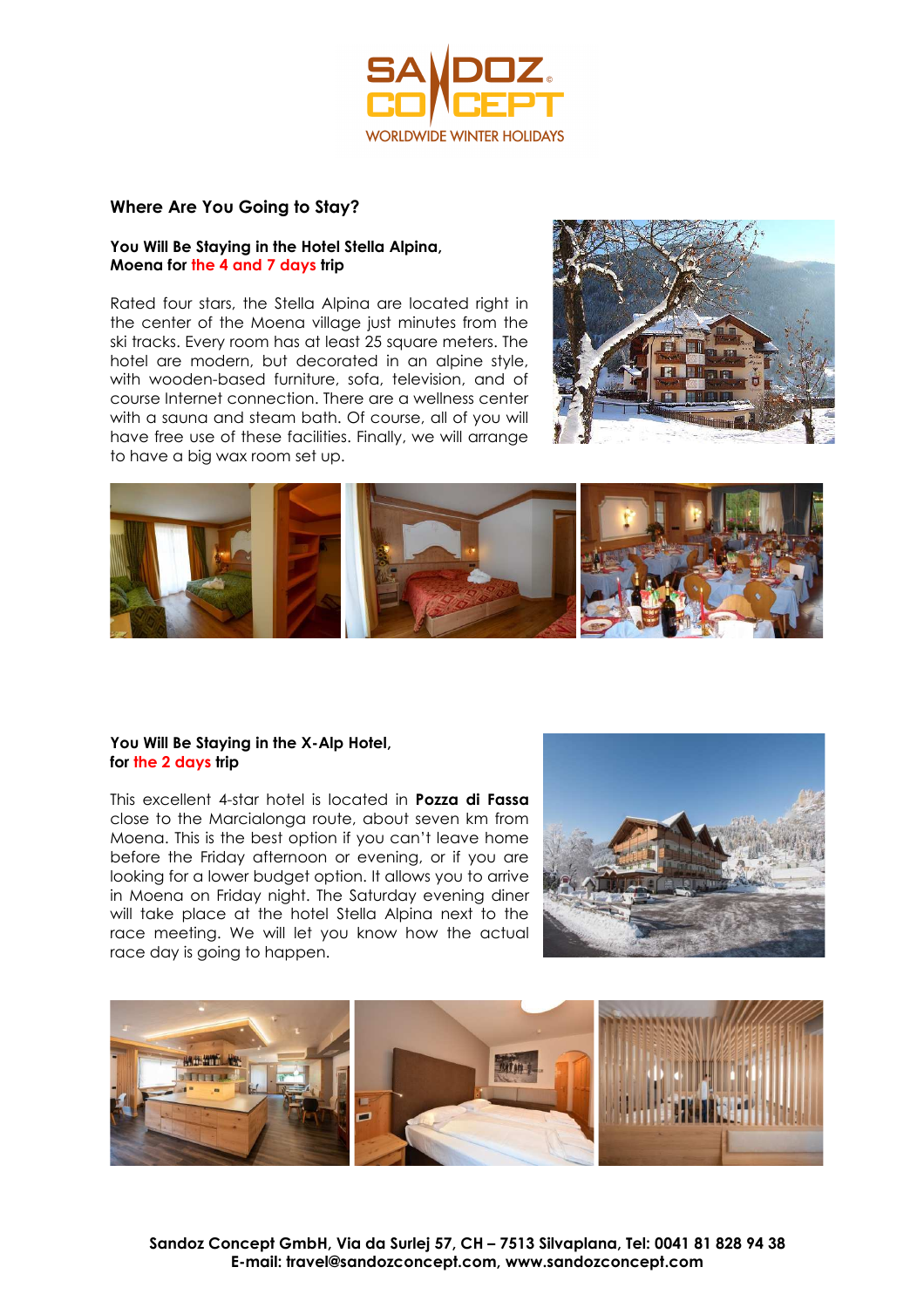

# **2 days: January 27 through 29, 2023 (Friday – Sunday)**

#### **What you get for your money:**

- $\checkmark$  Two nights in the X-Alp Hotel in Pozza di Fassa in double room
- Two all-you-can-eat breakfasts (Saturday and Sunday)
- $\checkmark$  One all-you-can-eat dinner in the Stella Alpina Hotel, Moena including briefing (Saturday)
- $\checkmark$  Use of the bus to take you from the course to your hotel (organization)
- $\checkmark$  Daniel Sandoz and his team staving the Stella Alpina Hotel

#### **What Is it Going to Cost?**

Each person in a double room (2 days) pays: Euro 350,-/CHF 380,-For a single room, count on paying Euro 150,-/CHF 170,- extra for 2 days

# **4 days: January 25 through 29, 2023 (Wednesday – Sunday) in the main hotel**

#### **What you get for your money:**

- $\checkmark$  Four nights in the Stella Alping Hotel in Moena
- Four all-you-can-eat breakfasts and four almost-all-you-can-eat dinners
- $\checkmark$  Use of the wellness center
- $\checkmark$  Use of the wellness center for showering after the race
- $\checkmark$  Wax room
- $\checkmark$  Use of the bus to take you from the course to your hotel (organization)
- $\checkmark$  And of course, all the advice and help you can get from Daniel Sandoz and Tanja Beumler

# **What Is it Going to Cost?**

Each person in a double room (4 days) pays: Euro 560,-/CHF 620,-For a single room, count on paying Euro 180,-/CHF 200,- extra for 4 days

# **7 days: January 22 through 29, 2023 (Sunday – Sunday) in the main hotel**

#### **What you get for your money:**

- $\checkmark$  Seven nights in the Stella Alpina Hotel in Moena
- Seven all-you-can-eat breakfasts and four almost-all-you-can-eat dinners
- $\checkmark$  Use of the wellness center
- $\checkmark$  Use of the wellness center for showering after the race
- Wax room
- $\checkmark$  Use of the bus to take you from the course to your hotel (organization)
- $\checkmark$  And of course, all the advice and help you can get from Daniel Sandoz and Tanja Beumler (starting from Wednesday)

# **What Is it Going to Cost?**

Each person in a double room (7 days) pays: Euro 670,-/CHF 740,- For a single room, count on paying Euro 250,-/CHF 280,- extra for 7 days

#### **What You Don't Get for the Money You Pay**

- Start BIB **2023**: Euro 130,-/CHF 140,-; departure slot guaranteed
- $\checkmark$  Lunches and all personal expenses